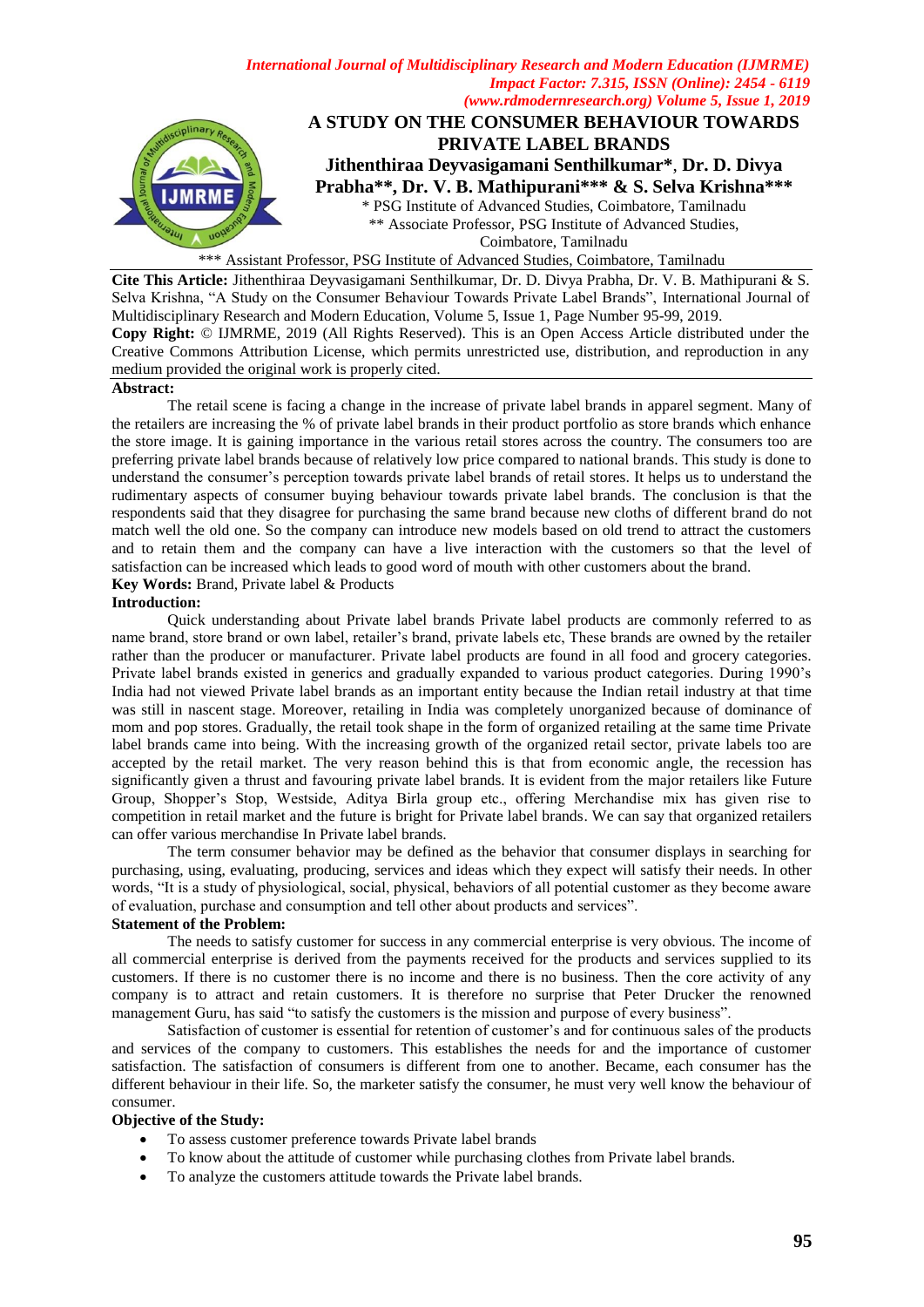### **Scope of the Project:**

- The study is conducted based on the customers who prefer private label brands
- The study will help the companies to know the customers preference and attitude towards branded shirts.
- The recommendations and suggestions will help the loan providers to make a considerable changes.

#### **Review of Literature:**

Aithal Rajesh (2009) researched on the improved understanding of the current status of private labels in the country & explained how it can evolve in the future. The study is exploratory in nature and gives insights into the aspects of private label brands but it lacks the distinctive feature of private label brands in retailing

Beneke Justin (2010) This study is made in private label brands in grocery category of South African context. This gives insights into the type of consumers who are looking for substitute to opt for Private label brands. It means profitable to the retailer. The advantage to retailer is through less expensive private label brands as the cost involved is less to maintain plb and visible growth in terms of margin can be witnessed. The store loyalty is increased and store distinction can be achieved. Also bargaining power can be increased with vendors. The attractively packaged items address the consumer needs of esteem & status. Introduction of private label products cabe be lesser by undergoing test marketing in a few of their own retail outlets eventually lower R & D costs. An important aspect in the study is about the product package is discussed Demographic variables were largely ineffective in determining an individuals" tendency to buy private label brands.

Chimhundu, et al (2010)- This study has mentioned that though manufacturer brand innovation hinders the performance of Private label brand it has a positive impact on the retailer brands pertaining to grocery category. Further, the impact is seen in various aspects such as driving category growth, copying of successful innovations and customer pulling power. It indicates retail managers to look National brand as strategic resource which can benefit both retailer brands and national brands.

Fraser Allison (2009) –This study has been pursued based on the influence of Store image impact on attitude of the private label brands. In most cases, it is found that positive relations exists between the two. This relationship emphasizes the fact that retailers should specially consider the aspects of Private label brands they offer to create and enhance unique store positioning. Besides this, study addresses that there should be a match between the consumer"s perception of the store and private label positioning. The important aspect is that Consumer perceptions of store image & the store"s private label brands are positively associated. Consumer"s perceptions of private labels are uniquely related to unique positioning of stores & hence can play a key role in retail differentiation & store loyalty

Hariprakash (2011) This Study has mentioned that the consumers trust "Retailer brand" or "private label' as they sell quality products. Private label brands tend to be cheaper as 5-20% as compared with National brands. By doing this, retailers pass the cost benefit to consumers wherein middlemen is eliminated. Another important aspect of Private label brand is that it was started as a cheaper alternative for the very reason that retailer could negotiate a better margin from the manufacturer and other is PLB was a differentiating factor for retailer. Besides this, customers expect more choices in the retail outlet. As Quality is concerned, retailers started offering Private Label brand with high quality product more than national brands.

## **Research Methodology:**

### **Research Design:**

Research design is the arrangement of conditions for collection and analyze of data in a systematic manner that aims to combine relevance to research purpose with economy in procedure. The research study applied here is purely descriptive.

### **Sampling Procedure:**

The simple random sampling method was used for the primary data collection. Simple random sampling is the basic sampling technique where we select a group of subjects (a sample) for study from a larger group (a population). Each individual is chosen entirely by chance and each member of the population has an equal chance of being included in the sample. Every possible sample of a given size has the same chance of selection; i.e. each member of the population is equally to be chosen stage in the sampling process.

**Convenience Sampling:** The researcher has adopted convenience sampling method for this study.

**Sample Size:** 150 respondents are chosen as a sample size for the study.

Data Collection: Target Audience: Customers of Private label brands.

### **Area of Study:** Coimbatore

Primary Data: Information obtained from the original source by research is called Primary Data. They offer much greater accuracy and reliability. The data was collected from the respondents through the questionnaire. **Secondary Data:** In means data that are already available i.e. it refers to the data which have already been **Tools Used for the Study:** 

- Percentage analysis
	- Factor analysis
	- Descriptive statistics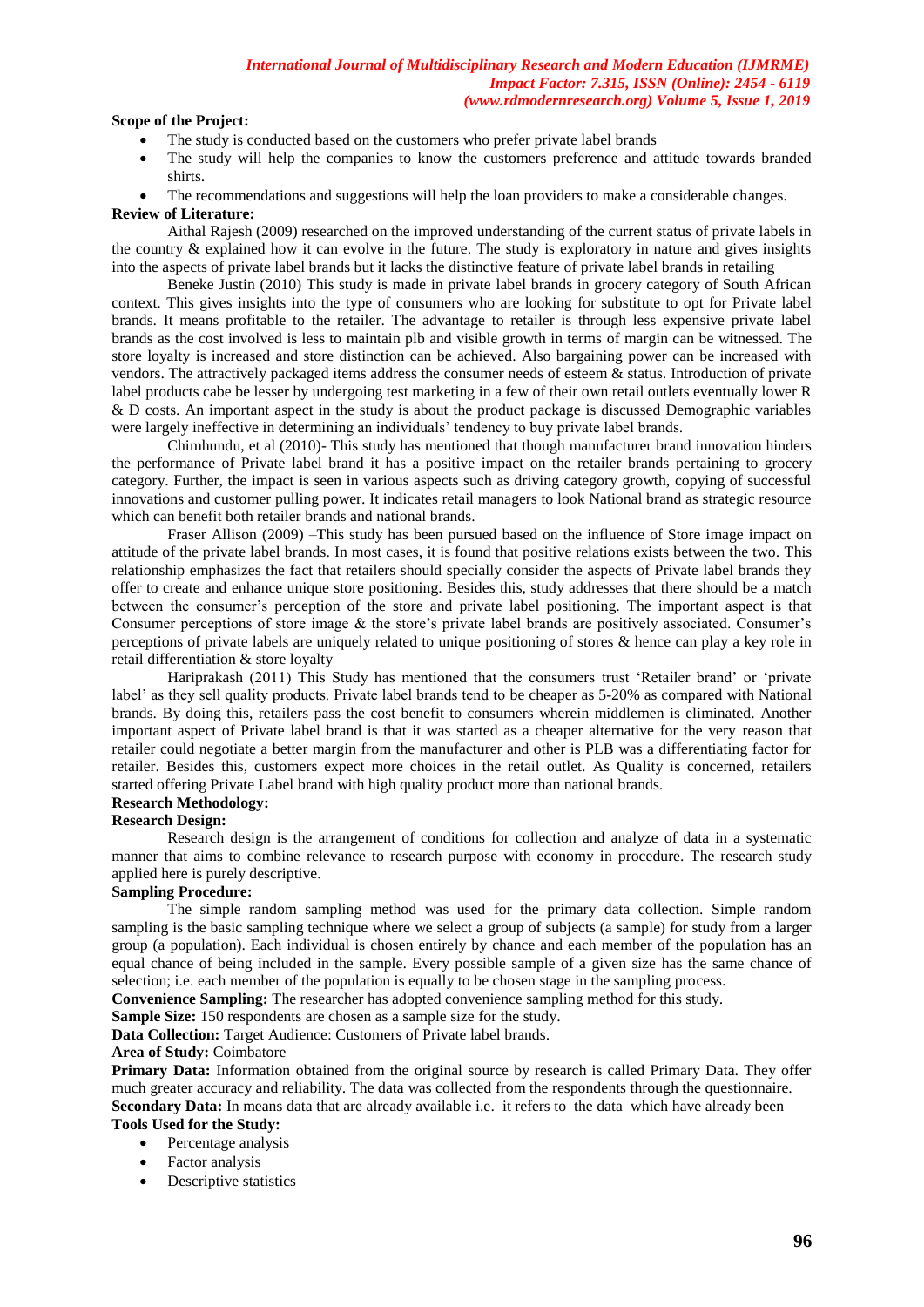**Analysis and Interpretation:** 

|               |                     | <b>Frequency</b> | <b>Percent</b> |
|---------------|---------------------|------------------|----------------|
| Gender        | Male                | 98               | 65.3           |
|               | Female              | 52               | 34.7           |
|               | Total               | 150              | 100            |
| Age           | 18-25               | 12               | 8              |
|               | 26-30               | 24               | 16             |
|               | $31 - 35$           | 50               | 33.3           |
|               | 36-45               | 53               | 35.3           |
|               | Above 45            | 11               | 7.3            |
|               | Total               | 150              | 100            |
|               | School Level        | 62               | 41.3           |
|               | Graduate/Diploma    | 20               | 13.3           |
| Qualification | PG and Above        | 56               | 37.3           |
|               | Professional Degree | 12               | 8              |
|               | Total               | 150              | 100            |
| Income group  | Upto 15k            | 62               | 41.3           |
|               | 16k-25k             | 24               | 16             |
|               | 26k-35k             | 16               | 10.7           |
|               | 36k-50k             | 28               | 18.7           |
|               | 50k and above       | 20               | 13.3           |
|               | Total               | 150              | 100            |
| Family size   | 1                   | 24               | 16             |
|               | $2 - 3$             | 26               | 17.3           |
|               | $4 - 5$             | 45               | 30             |
|               | Above 5             | 55               | 36.7           |
|               | Total               | 150              | 100            |

#### **Interpretation**

The above table shows the gender of the respondents were out of 150 respondents 65.3% are male and 34.7% are female. 8% are from the age group of 18-25, 16% are from the age group of 26-30, 33.3% are form the age group of 31-35, 35.3% are from the age group of 36-45 and 7.3% are from the age group of abovve45. 41.3% have completed school level, 13.3% are graduates, 37.3% have completed PG and above, 8% have completed professional degree. 41.3% are earning upto 15000 per month, 16% are earning from 16000 to 25000, 10.7% are earning from 26000 to 35000, 18,7% are earning from 36000 to 50000 and 13.3% are earning more than 50000. 16% are having 1 member in their family, 17.3% are having 2-3 members, 30% are having 4- 5 members, 36.7% are having above 5 members. **Descriptive Statistics for Level of Acceptance towards Private Label Brands:**

| <b>Descriptive Statistics</b>                                                           |     |      |       |  |  |  |  |
|-----------------------------------------------------------------------------------------|-----|------|-------|--|--|--|--|
|                                                                                         | N   | Mean | SD.   |  |  |  |  |
| Acceptance on most favourite brand                                                      | 150 | 3.59 | 1.295 |  |  |  |  |
| Acceptance on purchasing the same brand                                                 |     | 2.7  | 1.351 |  |  |  |  |
| Acceptance on Various of style                                                          |     | 2.67 | 1.505 |  |  |  |  |
| Acceptance on new cloth models                                                          |     | 2.86 | 1.547 |  |  |  |  |
| Acceptance on information on clothes for new ideas                                      |     | 2.47 | 1.304 |  |  |  |  |
| Acceptance on purchasing various types of clothing                                      | 150 | 2.86 | 1.422 |  |  |  |  |
| Acceptance on Store atmosphere                                                          | 150 | 2.72 | 1.119 |  |  |  |  |
| Acceptance on help by staff                                                             | 150 | 2.89 | 1.307 |  |  |  |  |
| Acceptance on purchasing cheapest clothes                                               |     | 2.99 | 1.239 |  |  |  |  |
| Acceptance on preferring Private label brands for all clothing needs                    |     | 2.97 | 1.274 |  |  |  |  |
| Acceptance on telling others about the level of satisfaction                            |     | 2.58 | 1.162 |  |  |  |  |
| Acceptance on buying the product for the next time                                      |     | 2.4  | 1.073 |  |  |  |  |
| Acceptance on intention on shopping at Private label brands                             |     | 2.8  | 1.306 |  |  |  |  |
| Acceptance on considering Private label brands as first choice                          |     | 2.53 | 1.188 |  |  |  |  |
| Acceptance on repetition of purchase of products from Private label brands              |     | 2.43 | 1.219 |  |  |  |  |
| Acceptance on shopping when needed from Private label brands                            |     | 2.44 | 1.017 |  |  |  |  |
| Acceptance on purchasing more clothes based on delivery service given by<br>the company |     | 2.5  | 1.159 |  |  |  |  |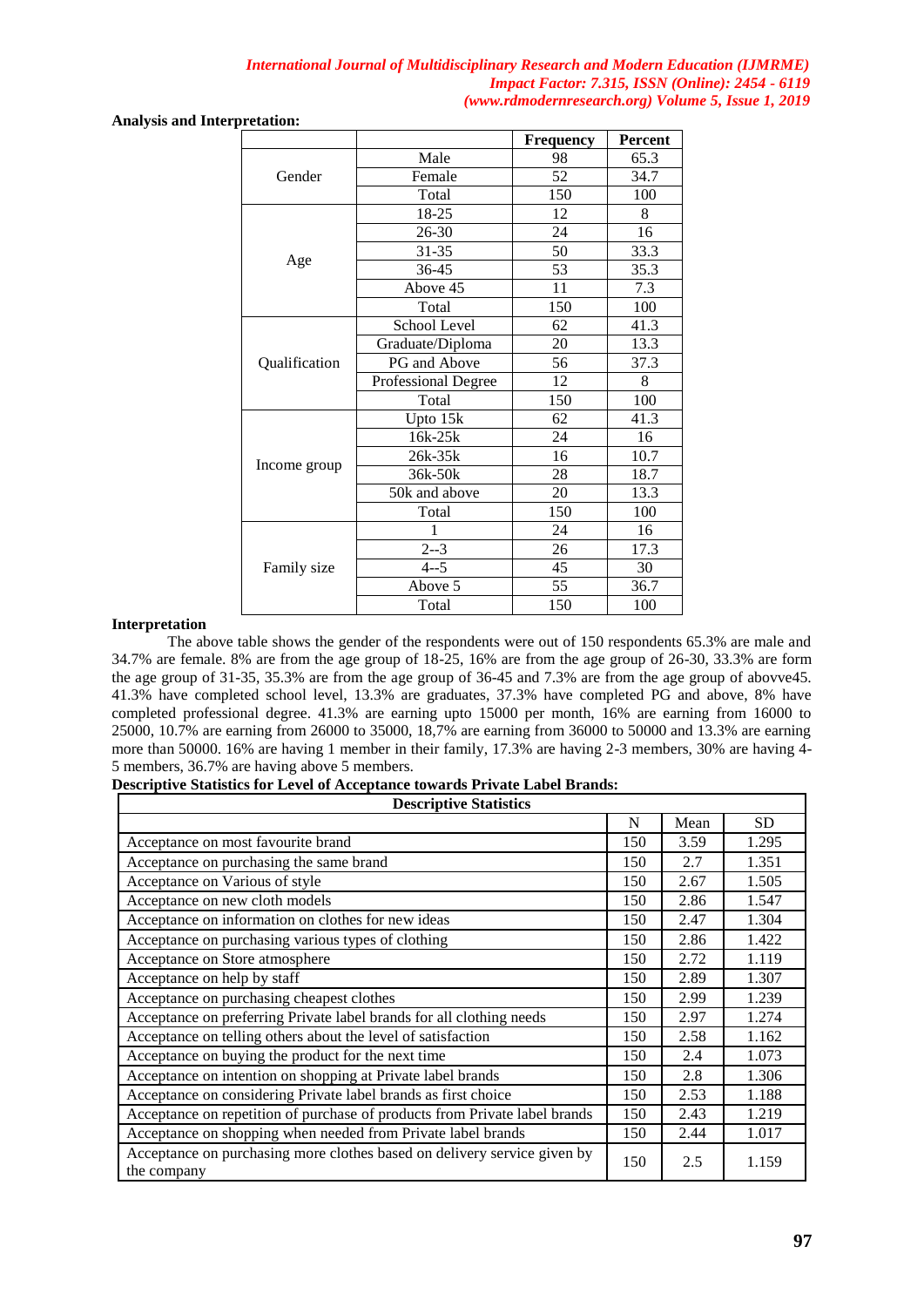| Acceptance on knowledge on trending clothes                   |     | 2.67 | 1.132 |
|---------------------------------------------------------------|-----|------|-------|
| Acceptance on influence by sales person                       |     | 2.51 | 1.367 |
| Acceptance on influence by the family                         |     | 4.01 | 1.052 |
| Acceptance on purchasing cloth based on celebrity endorsement |     | 4.19 | 1.054 |
| Acceptance on price                                           | 150 | 3.11 | 1.388 |
| Acceptance on quality                                         | 150 | 3.95 | 0.805 |
| Acceptance on collections                                     | 150 | 1.8  | 1.331 |
| Acceptance on advertisement                                   | 150 | 3.67 | 1.446 |
| Acceptance on brands                                          |     | 2.83 | 1.505 |
| Acceptance on celebrity endorsement                           |     | 3.59 | 1.847 |
| Acceptance on location of the store                           |     | 3.2  | 1.298 |
| Acceptance on fashion                                         |     | 3.04 | 1.303 |
| Acceptance on uniqueness                                      |     | 2.72 | 0.767 |
| Acceptance on durability                                      |     | 3.16 | 1.055 |
| Acceptance on store image.                                    | 150 | 3.09 | 1.117 |

#### **Interpretation:**

The above table shows about the man and standard deviation of the factors based on level of acceptance. The factors above the average mean (2.93) are taken in to consideration for the decision making process. The factors are acceptance on most favourite brand, acceptance on purchasing cheapest clothes, acceptance on preferring Private label brands for all clothing needs, acceptance on influence by the family, acceptance on purchasing cloth based on celebrity endorsement, acceptance on price, acceptance on quality, acceptance on advertisement, acceptance on celebrity endorsement, acceptance on location of the store, acceptance on fashion, acceptance on durability, and acceptance on store image.

### **Findings:**

- Maximum of the respondents are male in our survey.
- Most of the respondents are from the group of 36-45.
- Maximum of the respondents have completed their school level in our survey.
- Most of the respondents are earning up to 15000 in our survey.
- Maximum of the respondents are having above 5 members in our survey.
- Most of the respondents are having only 1 dependency in our survey.
- Maximum of the respondents strongly agree for purchasing cloths only of their most favourite brand.
- Most of the respondents disagree for purchasing the same brand because new cloths of different brand do not match well the old one.
- Maximum of the respondents strongly disagree for purchasing brand cloths to have various of style.
- Most of the respondents strongly disagree for information on clothes for new ideas.
- Maximum of the respondents disagree for purchasing cloths where they can buy various types of clothing.
- Most of the respondents disagree for help by staffs of providing choice of cloths.
- Maximum of the respondents strongly disagree for purchasing cheapest clothes.
- Most of the respondents agree for preferring Private label brands for all clothing needs.
- Maximum of the respondents disagree for telling others about the level of satisfaction.
- Most of the respondents disagree for purchasing the product for the next time.
- Maximum of the respondents agree for intention on shopping at Private label brands.
- Most of the respondents strongly disagree for considering Private label brands as first choice.

#### **Suggestions:**

- The respondents said that they disagree for purchasing the same brand because new cloths of different brand do not match well the old one. So the company can introduce new models based on old trend to attract the customers and to retain them.
- The company can give more training to staffs of the company to help the customers for providing choice of cloths.
- The company can provide more offers and discounts based on the customers demand and needs.

#### **Conclusion:**

The conclusion is that the respondents said that they disagree for purchasing the same brand because new cloths of different brand do not match well the old one. So the company can introduce new models based on old trend to attract the customers and to retain them and the company can have a live interaction with the customers so that the level of satisfaction can be increased which leads to good word of mouth with other customers about the brand.